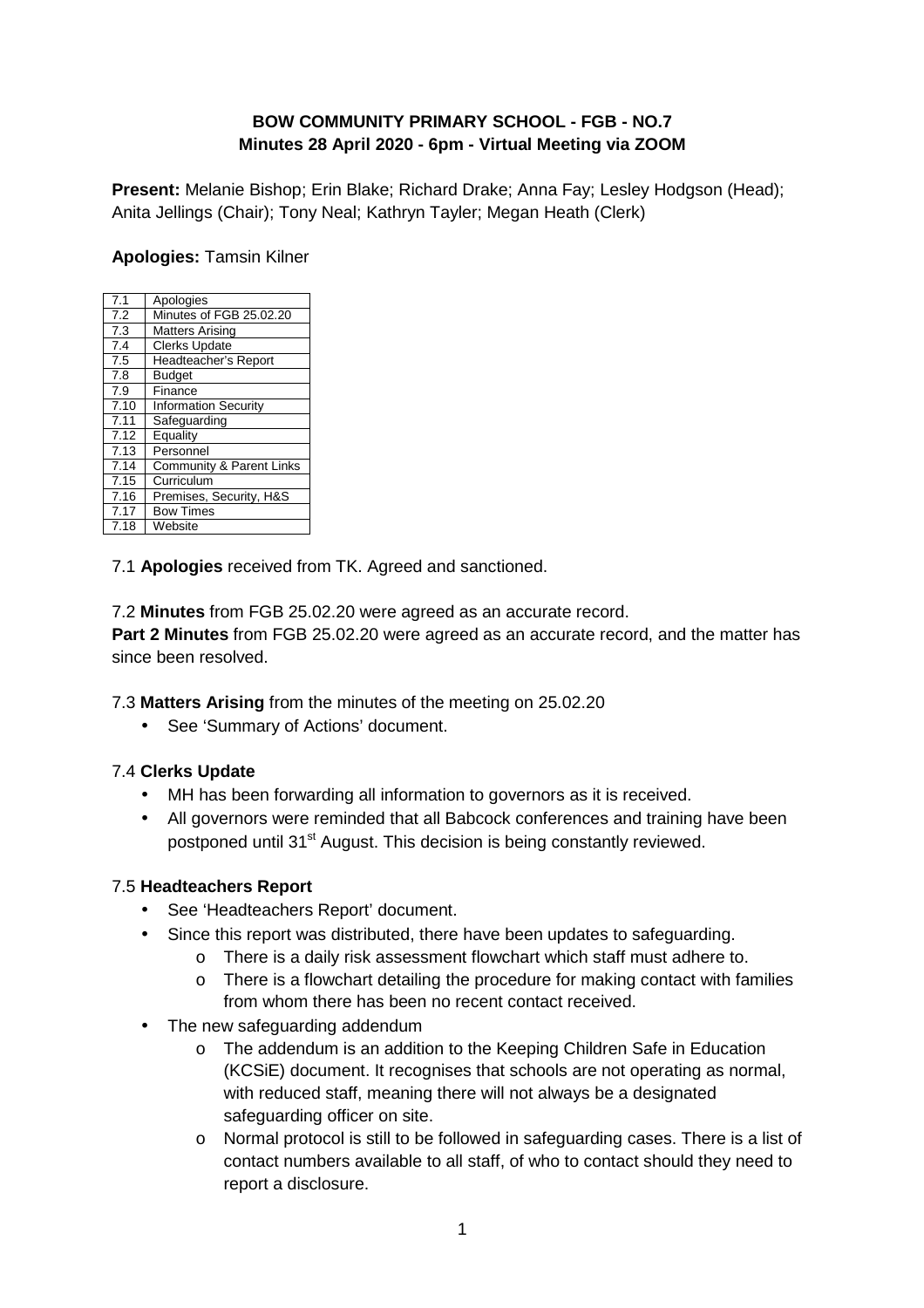- o Governors recognised that this is important and needs to be adopted.
- o New safeguarding addendum to be adopted by governing body. Proposed by KT. Seconded by LH. Agreed by ALL.
- Safeguarding
	- o Governors asked if staff are conscious of the increase in domestic violence, since the beginning of the COVID-19 lockdown, and are keeping aware of its potential within children's homes.
		- **EXECT** LH explained that staff are carefully monitoring pupil engagement with the online learning platforms and contact families of pupils who have not (this could involve other factors such as lack of technology at home).
		- **The SENDCo is phoning vulnerable families weekly.**
- Free school meals
	- o Governors asked if the school has looked into exchanging the free school meals for food vouchers as this could be more cost effective.
		- **EXECT** LH explained that these families currently receive a food hamper that is better value for money, and also solves access issues as no very local supermarkets are part of the scheme.
- OFSTED complaint
	- o Governors are pleased that the complaint has been resolved.
	- o Governors had already discussed and agreed the necessary work, however, this was delayed due the COVID-19 situation. This was not communicated effectively to parents or the complainant.
	- o The scheduled works are to be communicated to parents in the next newsletter.
	- o Parent governors were urged to keep aware of parental concerns and feedback to all governors.
	- o Governors asked if OFSTED will follow up the complaint.
		- **EXECTED refer complaints back to the local** authority. There are no grounds to take the complaint forward as both the governors and the school have evidence to prove that work was scheduled to take place. There will be a follow up letter.
- Parent communications
	- o Governors asked if the school plans to continue contacting parents regularly during the school closure.
		- **EXECT** LH explained that she intends to circulate a parent newsletter fortnightly, as a form of continuation of the fortnightly Bow Times.
	- o Governors were urged to contact LH with anything they believe should be included within this communication.
	- o Parent governors commented how the message of 'don't stress' was being well received by parents who are in need of reassurance during this time.
- Governors thanked LH for her comprehensive report and work during this unprecedented situation.

#### 7.8 **Budget**

• LH queried the supply costing, asking if that had been put in due to the carry over.\* \*Please note that the budget was set with the seconded head during LH's absence.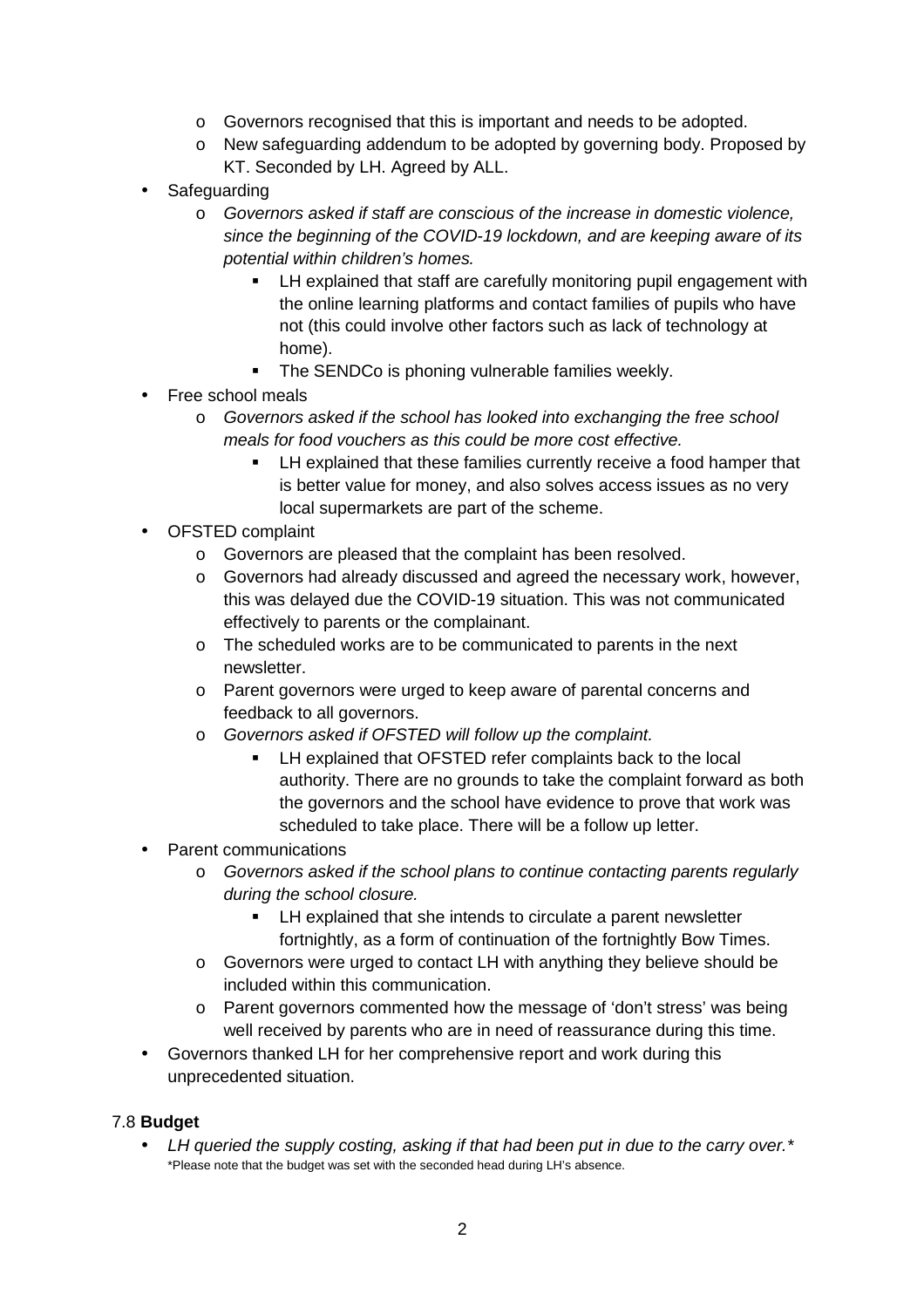- o TN (finance lead governor) explained that this decision was largely driven by the SEND situation and the collaboration with the maths project. There is also an outstanding EHCP claim. We should be able to meet this later in the term.
- Governors asked where the new budget leaves us in terms of flexibility in relation to new pupils in September with potential extra needs.
	- $\circ$  LH explained that this is always a risk when budget setting. It is important to keep communicating with the Early Years providers to be better prepared for this.
- Governors asked if a list of contractors and renewal dates (as discussed at a Resources meeting) has been compiled yet.
	- $\circ$  TN explained that this is an ongoing task. He has been in touch with Susan Vile. This is an ongoing SFVS action.
- Finance lead governor stated that he would prefer there to be a surplus heading into year 3.
- It is believed that County will approve this budget.
- TN was thanked for his contribution to the budget, and finances, during LH's absence.
- Governors commented that the budget is positive considering the financial difficulties schools have been facing.
- Budget proposed by TN. Seconded by MB. Agreed by ALL.

Items 7.9 - 7.16 are for the lead governor of each area to identify or highlight any potential issues relating to the school closure.

# 7.9 **Finance**

- The final 'end of year' figures are not yet available.
- All COVID-19 expenditure is claimable. County have set up a budget line.

# **ACTION: 1. TN to follow up 'end of year' figures with LH.**

# **2. TN to discuss COVID-19 expenditure claims with LH.**

### 7.10 **Information Security**

• Providing technology to disadvantaged families so that all children can access online learning is currently being looked into.

### 7.11 **Safeguarding**

• All potential issues in this area have been covered within the Headteacher's Report.

# 7.12 **Equality**

- All potential issues in this area have been covered within the Headteacher's Report.
- It was noted that the longer this closure goes on for, the greater the concerns will be.

### 7.13 **Personnel**

- There are some temporary COVID-19 related amendments to some HR policies. Governors are aware of these amendments and will approve their use if needed.
- Staff well being
	- o Governors asked if staff were generally maintaining a good balance and sensible approach to their own risks.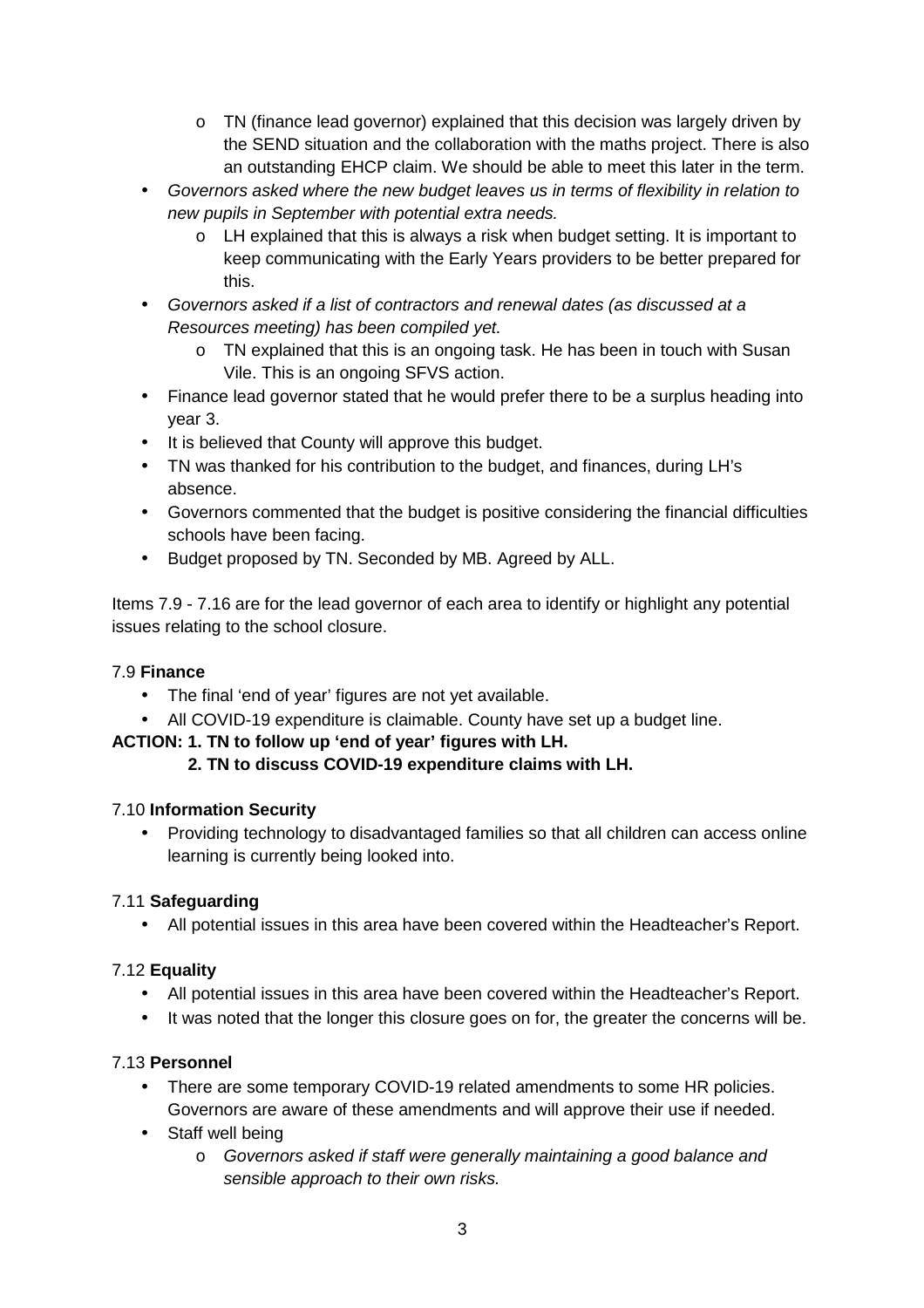- LH explained that staff are finding it more difficult not coming into school, as coming in feels more normal.
- There is a weekly staff meeting via ZOOM.
- Governors asked if there are any particular staff members that there are concerns about.
	- o LH explained that each group of staff has their own means of keeping in touch and supporting each other. There is no-one specific but LH will continue to monitor all staff.
- Governors asked if the SENDCo's hours increase was still happening during the school closure.
	- o LH explained how the SENDCo is working extended hours due to the extra phone calls to vulnerable families, and extra meetings with various people (social workers, etc.)
- Governors queried whether these extra hours can be claimed under the COVID-19 expenses.
	- o LH explained that she is hoping to claim these hours back along with the phone call costs.
- Governors asked if there are any plans for when school would reopen.
	- o LH explained that there is nothing yet; will act on the information as it is received.

# **ACTION: TN to forward information regarding HR policy amendments to LH.**

### 7.14 **Community & Parent Links**

- All potential issues have already been covered in this meeting.
- Parent governors emphasised the positive impact of the communication parents receive.
- Parents are impressed with the online learning and support.

# 7.15 **Curriculum**

- TK is the lead curriculum governor and she is absent.
- There is nothing urgent to report.
- Teachers are working hard to provide online material. They each have a statement of intent.
- Evidence for portfolios has temporarily ceased.
- These issues are to be discussed at the next T&L meeting.

### **ACTION: MH to add curriculum issues related to the school closure to the T&L 3 agenda.**

# 7.16 **Premises, Security, H&S**

- There is nothing urgent to report.
- Governors asked if the quinquennial M&E inspection had taken place as scheduled. o LH explained that this has been postponed due to COVID-19.
- Governors asked if the new windows and doors were progressing as intended.
	- o LH explained that this has been postponed due to COVID-19.

### 7.17 **Bow Times**